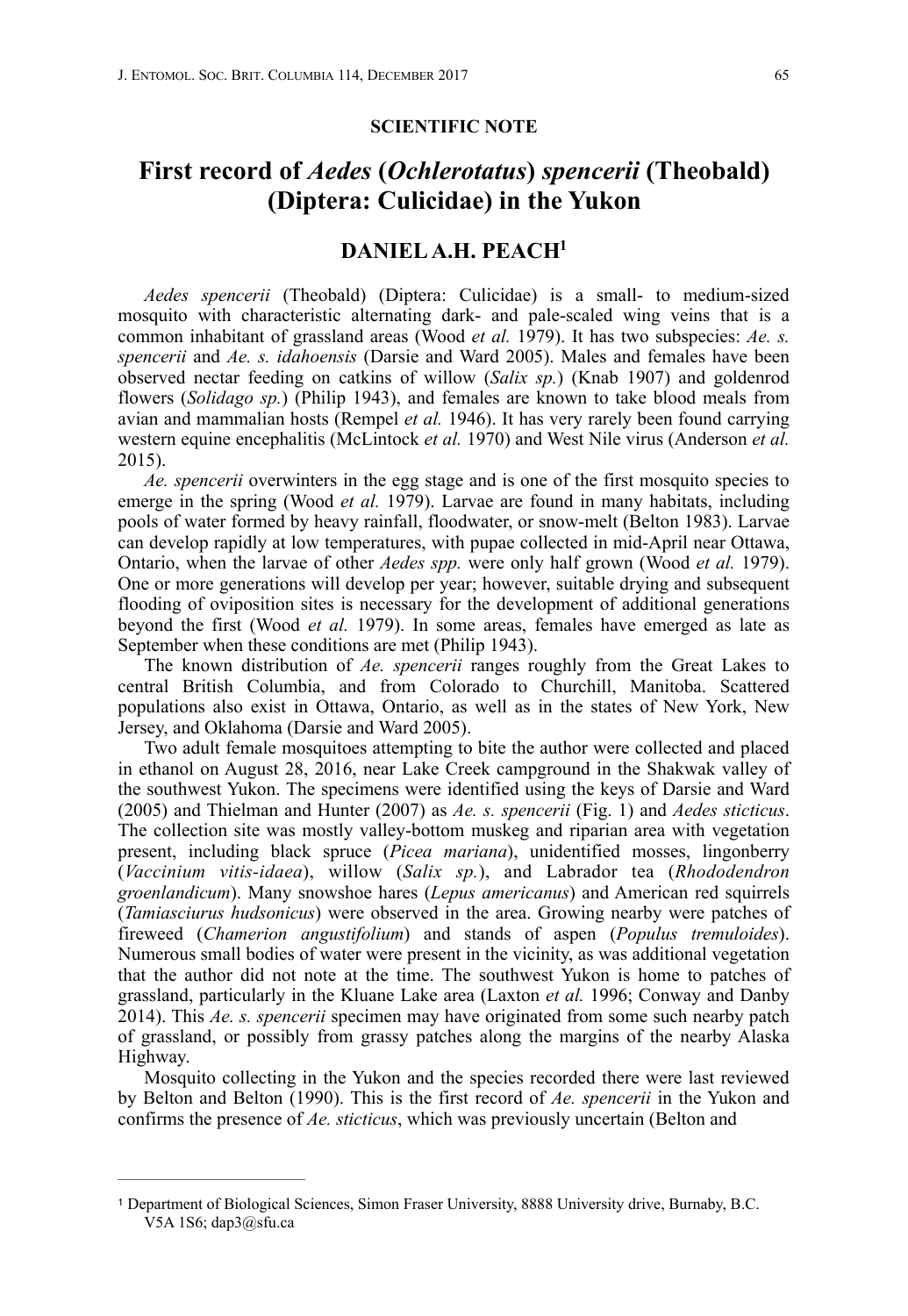Belton 1990). Both specimens have been deposited with the Beaty Biodiversity Museum at the University of British Columbia.



**Figure 1.** Close-up of characteristic alternating dark- and light-scaled wing veination of *Ae. spencerii*.

## **REFERENCES**

- Anderson, J. F., A. J. Main, P. M. Armstrong, T. G. Andreadis, and F. J. Ferrandino. 2015. Arboviruses in North Dakota 2003–2006. American Journal of Tropical Medicine and Hygiene 92:377–393. doi: 10.4269/ajtmh.14-0291
- Belton, E. M., and Belton P. 1990. A review of mosquito collecting in the Yukon. Journal of the Entomological Society of British Columbia 87:35–37
- Belton, P. 1983. The Mosquitoes of British Columbia. British Columbia Provincial Museum, Victoria, B.C.
- Conway, A. J., and Danby R. K. 2014. Recent advance of forest-grassland ecotones in southwestern Yukon. Canadian Journal of Forest Research 44:509–520. doi: 10.1139/cjfr-2013-0429
- Darsie, R. F., and R. A. Ward. 2005. Identification and geographical distribution of the mosquitoes of North America, north of Mexico. University Press Florida, Gainesville FL. 384 pp.
- Knab, F. 1907. Mosquitoes as flower visitors. Journal of the New York Entomological Society 15:215– 219
- Laxton, N. F., C. R. Burn, and C. A. S. Smith. 1996. Productivity of loessal grasslands in the Kluane Lake region, Yukon Territory, and the Beringian "Production Paradox". Arctic 49:129–140. doi: [10.14430/arctic1191](http://dx.doi.org/10.14430/arctic1191)